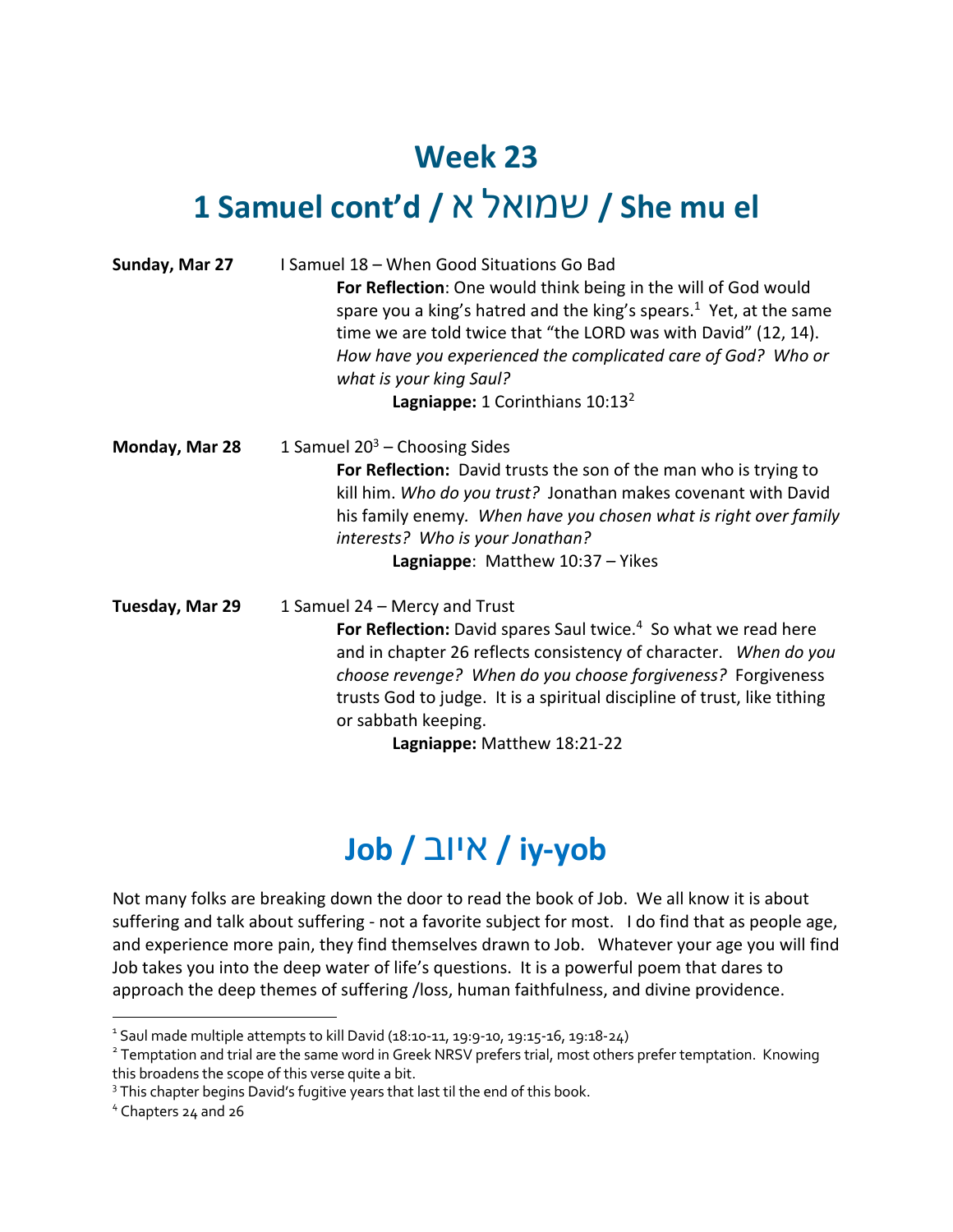The structure of Job is plain to see if your reading all of it, but we aren't so here it is…

| Chapters 1 & 2     | Prologue 1-2                                                |
|--------------------|-------------------------------------------------------------|
| Chapters 3-14      | First Cycle:<br>Job/Eliphaz/Job<br>Bildad/Job<br>Zophar/Job |
| Chapters 15-21     | Eliphaz/Job<br>Second Cycle:<br>Zophar/Job<br>Bildad/Job    |
| Chapters 22-27     | Bildad/Job<br>Third Cycle:<br>Eliphaz/Job                   |
| Chapter 28         | Poem on Wisdom                                              |
| Chapters 29-31     | Job's concluding comments                                   |
| Chapters $32 - 37$ | Elihu's Four Speeches                                       |
| Chapters 38-42:6   | The LORD answers or questions Job (Job's brief 2 responses) |
| Chapter 42:7-12    | Epilogue                                                    |
|                    | The epilogue makes it clear that God thinks little of the   |
|                    | three friend's theology of suffering/justice.               |

We will only read 4 chapters – which feels so very incomplete. You won't even get to read one whole cycle of speeches, or a speech from each of those present. However, you can remedy that with a little unprescribed reading. If you wanted to know more I would read a whole cycle (The second cycle is only 6 chapters), and one of Elihu's monologues as a lagniappe (Connie really likes chapter 36, specifically 36:16 in the NIV – He is wooing you!!!!).

**Wednesday, Mar 30** Job 1-2 – Setting the Stage

**For Reflection:** Three characters introduced: The Lord, Satan, 5 and Job1:9 is the question with which the book wrestles. Job answers the question in 2:9-10. Job's suffering is complete. Take a moment to consider what he has lost in these two chapters. *What are your three biggest personal losses? Besides going all-John-Wayne on us, and trying to pretend they are no big deal, what do you do with them? As the therapists say, "Are you dealing with them and how?"* **Lagniappe:** John 5:6

**Thursday, Mar 31** Job 3 – A Picture of Depression in the Context of Faith **For Reflection:** Job curses the day of his birth. *Under what circumstances do you allow yourself to enter the valley of grief? How do you grieve? Does it help?* To be clear, grieving or mourning is essential to health, so if your way isn't helping you might ask others, who you respect, what they do. **Lagniappe**: Romans 12:15

**Friday, Apr 1** Job 19 – Faith in the Face of Despair

<sup>5</sup> טןָ֛שָּׂ הַ ha-satan – in Hebrew which translates as The Accuser - (ha= the & satan = accuser)